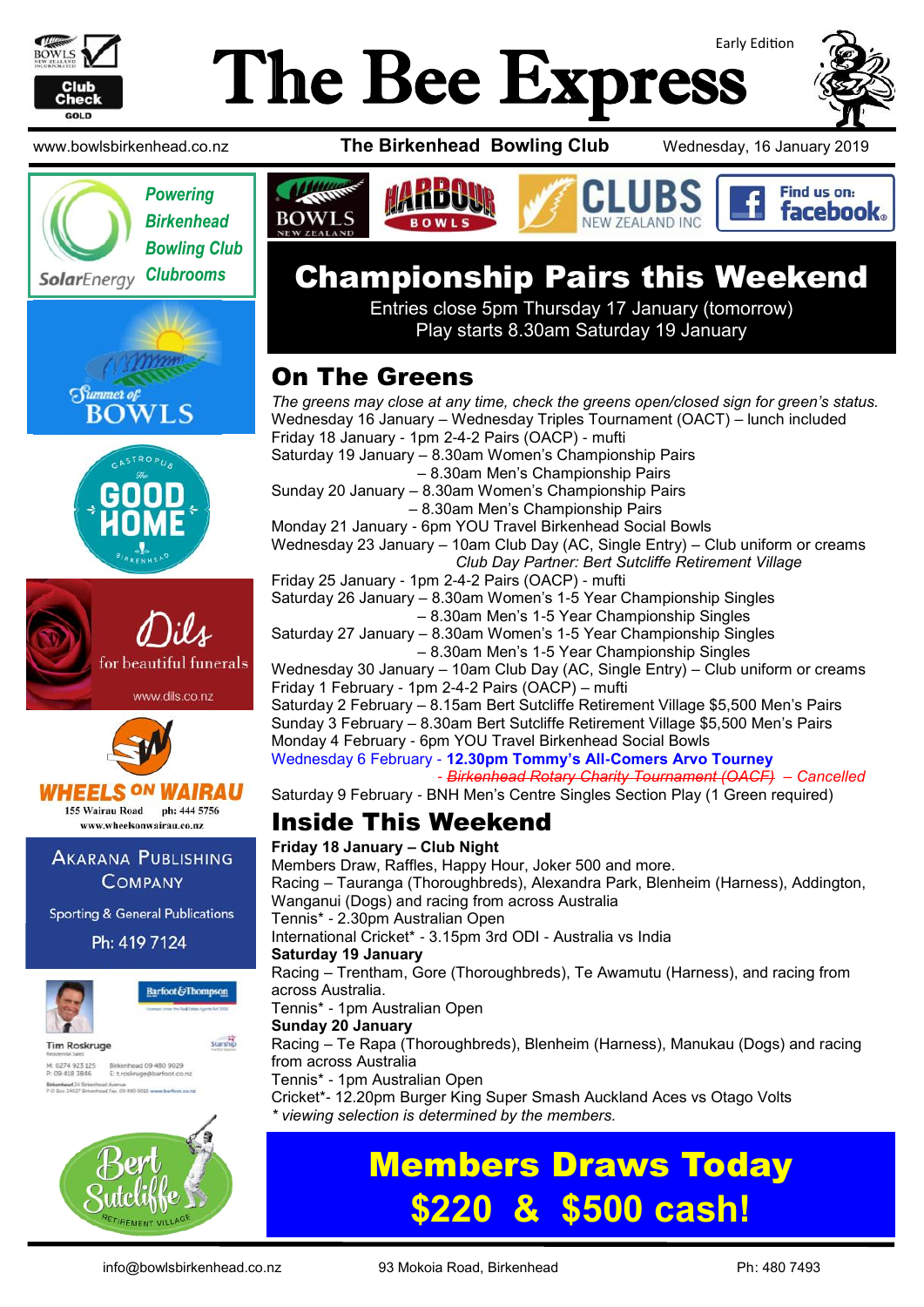www.bowlsbirkenhead.co.nz **The Birkenhead Bowling Club** Wednesday, 16 January 2019



180 Mokoia Road, Birkenhead Open: Mon - Sun 7.00am - 10.00pm













#### **Birkenhead Licensing Trust** Investing in our community



*<u>Ommie Swart Limited</u>* **Promotional Apparel & Products, Corporate Gifts Customised Team & Club Uniforms** 

# Handicap Singles

Round Two result to be lodged on or before Thursday 17 January Round Three result to be lodged on or before Thursday 14 February

### Charity Tournament Off

For many years on Waitangi Day the Birkenhead Bowling Club has hosted the annual Birkenhead Rotary Charity Tournament, raising funds in support of various charities. Unfortunately this year's tournament has been cancelled.

## Social Bowls Starts Monday

Monday 21 January at 6pm will see the Birkenhead greens inundated with social bowlers as we commence the first of six evenings of YOU Travel Birkenhead Social Bowls for 2019. If you're keen to enter a team or would like to play and don't have a team, give Evan a call 021 057-5491.

Free loan bowls, no experience necessary, greens open for practice from 5pm.

#### Facebook and Cancellations

For those members that are on Facebook, please 'like' our "Birkenhead Bowling Club" page. Also, get your friends & family to 'like' our page! The page is a great way to keep in touch with what is happening at the Club!

For cancellations go to our facebook page www.facebook.com/BowlsBirkenhead or ring the club.

# Pencil These In

Saturday 2 & Sunday 3 February – Bert Sutcliffe Retirement Village \$5,500 Men's Pairs Wednesday 6 February – **Tommy's All-comers Arvo Tourney**

Saturday 16 & Sunday 17 February - The Good Home Birkenhead \$6,500 Women's Pairs Saturday 6 & Sunday 7 April - Wheels on Wairau Seafood Tournament Friday 19 & Saturday 20 April - Carpet Mill Archers Road \$2,500 Easter Triples

# Wednesday Club Days for All

All playing members welcome. These days are ideal for first years and newer members to the club to meet fellow members and enjoy the hospitality out on the green and inside the Club.

Dress of the day is creams or club uniform. Bring your lunch along and enjoy a relaxing day out on the greens. Single entry with teams drawn and graded as per Bob Murphy's desire.

The fourth Wednesday of each month is even more special with Club Partner Bert Sutcliffe Retirement Village providing additional prizes and treats. Free up your Wednesdays and come along.

# **Monster Meat Raffle**

# **50 Draws**

# **Limited to 100 tickets**

# **\$20 per ticket**

Drawn at the conclusion of play Saturday 2 February (approximately 5.30pm) Tickets available from Bernie Hall, Terry Moverley (027 6661618) or from the Bar *Winning raffles may be stored in the chiller at the Club until Sunday evening.*

131 Westend Road, Westmere, Auckland Ph: 09 376 5954 or 09 948 3841



info@bowlsbirkenhead.co.nz 93 Mokoia Road, Birkenhead Ph: 480 7493

Raffles supplied by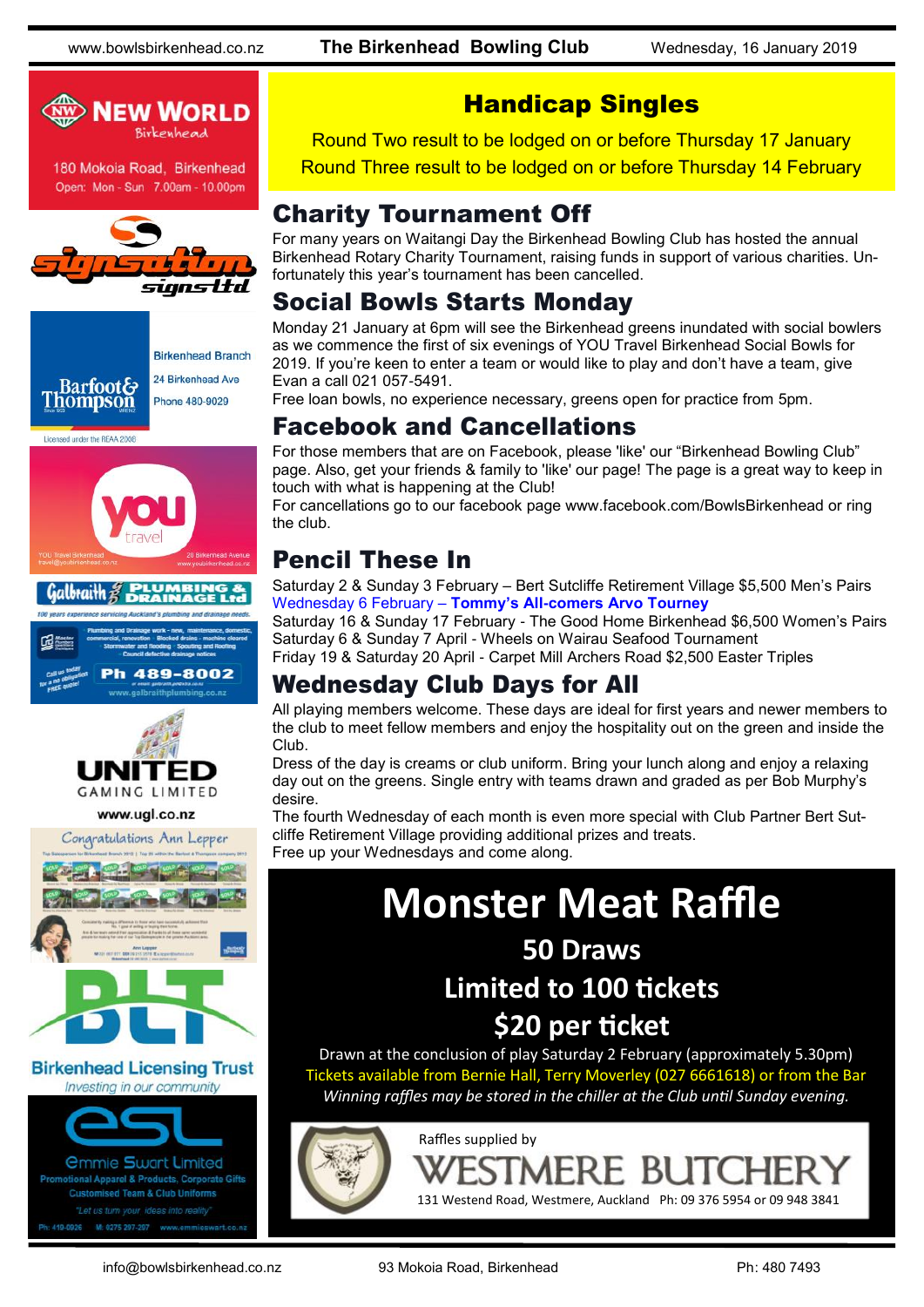www.bowlsbirkenhead.co.nz **The Birkenhead Bowling Club** Wednesday, 16 January 2019









www.e-move.co.nz



**ASBESTOS MANAGEMENT PLANS** 



BIRKENHEAD Recreation Drive PH: 418 2424 Proudly Supporting Bowls Birkenhead www.birkenheadrsa.com



www.dils.co.nz



#### HEELS <sup>ON</sup> WAIRAU 155 Wairau Road ph: 444 5756

www.wheelsonwairau.co.nz

**AKARANA PUBLISHING COMPANY** 

**Sporting & General Publications** Ph: 419 7124



Tommy's Waitangi Day Tourney

Despite the cancellation of this year's Charity Tournament, Waitangi Day is still a day to be at the Birkenhead Bowling Club.

Come and join Tommy Winton for an afternoon of bowls for all, with a guaranteed minimum \$300 in prize money up for grabs, with two lucky players walking away with \$50 cash each just for entering. Open to all-comers, bowlers and non-bowlers, dress for the afternoon is mufti (no singlets or sleeveless shirts in the club rooms).

Wednesday 6 February, names in by 12.30pm, prize giving 4pm followed by a free sausage sizzle.

Tommy's

All-comers

Club open from 11am with live racing from around the country, TAB and gaming machines all operating.

The regular Wednesday Membership Draw and Joker 500 will all be on offer.

# **Arvo Tourney Waitangi Day**

\$300\* minimum cash prize pool Two lucky draws of \$50\*

Calling all bowlers, non-bowlers Members, non-members, Single entry, \$5 per player Names in by 12.30pm Waitangi Day Prize giving 4pm, Sausage sizzle included Free loan bowls available

# **Birkenhead Bowling Club**

Guaranteed minimum prize pool, includes lucky draws

info@bowlsbirkenhead.co.nz 93 Mokoia Road, Birkenhead Ph: 480 7493